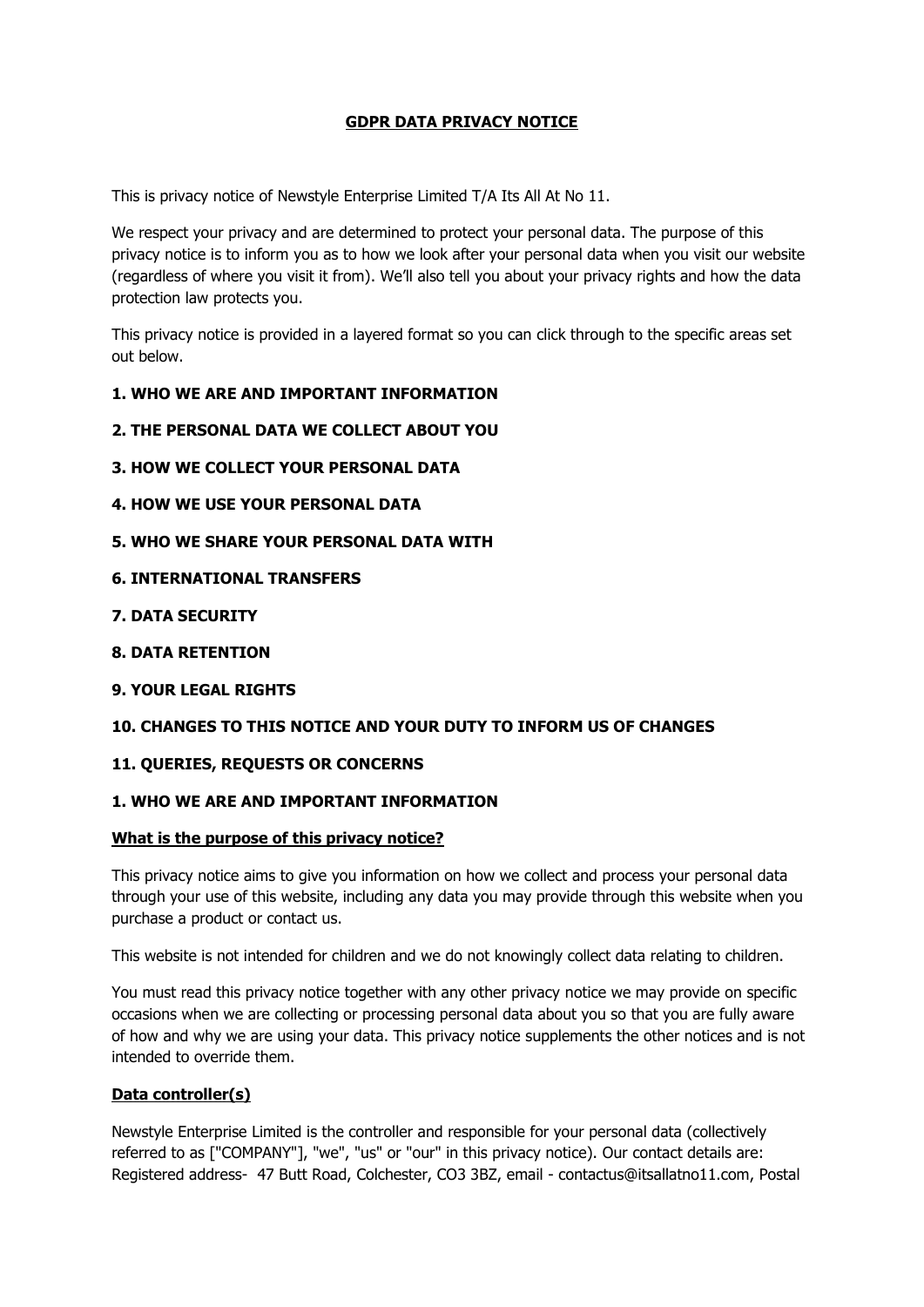Address and telephone number – 11 Short Wyre Street, Colchester CO1 1LN, 01206 560583. For all data matters contact Andrew Ray on 01206 560583 or contactus@itsallatno11.com

Newstyle Enterprise Limited is the controller and responsible for this website.

#### **Third-party links outside of our control**

This website may include links to third-party websites, plug-ins and applications. Clicking on those links or enabling those connections may allow third parties to collect or share data about you. We do not control these third-party websites and are not responsible for their privacy statements.

When you leave our website, we encourage you to read the privacy notice of every website you visit.

# **2. THE PERSONAL DATA WE COLLECT ABOUT YOU**

Personal data, or personal information, means any information about an individual from which that person can be identified. You can find out more about personal data from the [Information](https://ico.org.uk/global/contact-us/)  [Commissioners Office.](https://ico.org.uk/global/contact-us/)

We may collect, use, store and transfer different kinds of personal data about you which we have grouped together follows:

- **Identity Data** includes First Name/Last Name/Username/Title/
- **Contact Data** includes Billing Address/Delivery Address/Email Address/Telephone Numbers.

WE ALSO COLLECT, USE AND SHARE **AGGREGATED DATA** SUCH AS STATISTICAL OR DEMOGRAPHIC DATA FOR ANY PURPOSE. AGGREGATED DATA MAY BE DERIVED FROM YOUR PERSONAL DATA BUT IS NOT CONSIDERED PERSONAL DATA IN LAW AS THIS DATA DOES **NOT** DIRECTLY OR INDIRECTLY REVEAL YOUR IDENTITY. FOR EXAMPLE, WE MAY AGGREGATE YOUR USAGE DATA TO CALCULATE THE PERCENTAGE OF USERS ACCESSING A SPECIFIC WEBSITE FEATURE. HOWEVER, IF WE COMBINE OR CONNECT AGGREGATED DATA WITH YOUR PERSONAL DATA SO THAT IT CAN DIRECTLY OR INDIRECTLY IDENTIFY YOU, WE TREAT THE COMBINED DATA AS PERSONAL DATA WHICH WILL BE USED IN ACCORDANCE WITH THIS PRIVACY **NOTICE** 

We do not collect any **Special Categories of Personal Data** about you (this includes details about your race or ethnicity, religious or philosophical beliefs, sex life, sexual orientation, political opinions, trade union membership, information about your health and genetic and biometric data). Nor do we collect any information about criminal convictions and offences.

#### **If you fail to provide personal data**

Where we need to collect your personal data by law, or under the terms of a contract we have with you and you fail to provide that data when requested, we may not be able to perform the contract we have or are trying to enter into with you (for example, to provide you with goods or services). In this case, we may have to cancel a product or service you have with us but we will notify you if this is the case at the time.

### **3. HOW WE COLLECT YOUR PERSONAL DATA**

We use different methods to collect data from and about you including through: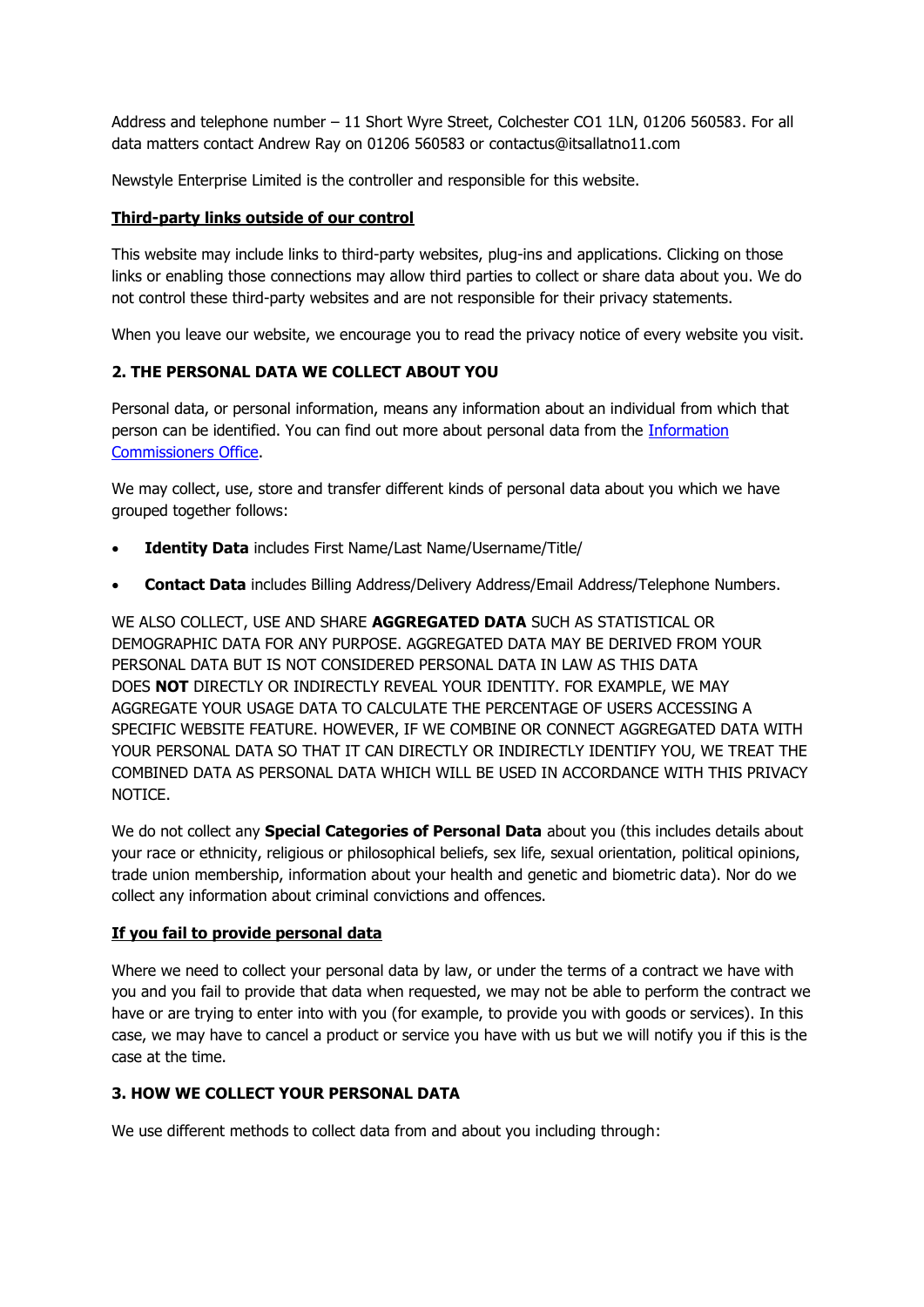- **Directly.** You may give us your Names, titles, address, telephone number by filling in forms or by corresponding with us by post, phone, email or otherwise. This includes personal data you provide when you:
	- Apply for our products or services;
	- Create an account on our website;

# **4. HOW WE USE YOUR PERSONAL DATA**

We will only use your personal data when the law allows us to. Most commonly, we will use your personal data in the following circumstances:

- **Performance of Contract** this means processing your data where it is necessary for the performance of a contract to which you are a party or to take steps at your request before entering into such a contract.
- **Comply with a legal or regulatory obligation** this means processing your personal data where it is necessary for compliance with a legal or regulatory obligation that we are subject to.

GENERALLY WE DO NOT RELY ON CONSENT AS A LEGAL BASIS FOR PROCESSING YOUR PERSONAL DATA OTHER THAN IN RELATION TO SENDING THIRD PARTY DIRECT MARKETING COMMUNICATIONS TO YOU VIA EMAIL OR TEXT MESSAGE. YOU HAVE THE RIGHT TO WITHDRAW CONSENT TO MARKETING AT ANY TIME BY CONTACTING US ON CONTACTUS@ITSALLATNO11.COM

# **PURPOSES FOR WHICH WE WILL USE YOUR PERSONAL DATA**

We have set out below, in a table format, a description of all the ways we plan to use your personal data, with the legal bases we rely on to do so.

Note that we may process your personal data for more than one lawful ground depending on the specific purpose for which we are using your data. Please contact us if you need details about the specific legal ground we are relying on to process your personal data where more than one ground has been set out in the table below.

| <b>Purpose/Activity</b>                                                                             | <b>Type of data</b>         | <b>Lawful basis for processing</b><br>including basis of legitimate<br><i>interest</i> |
|-----------------------------------------------------------------------------------------------------|-----------------------------|----------------------------------------------------------------------------------------|
| To register you as a new<br>customer when contacting us via<br>our website or purchasing an<br>item | (a) Identity<br>(b) Contact | Performance of a contract with you                                                     |

### **Marketing**

We currently do not use data for marketing. Data is only used for replying to correspondence or to fulfil an order placed.

### **Cookies**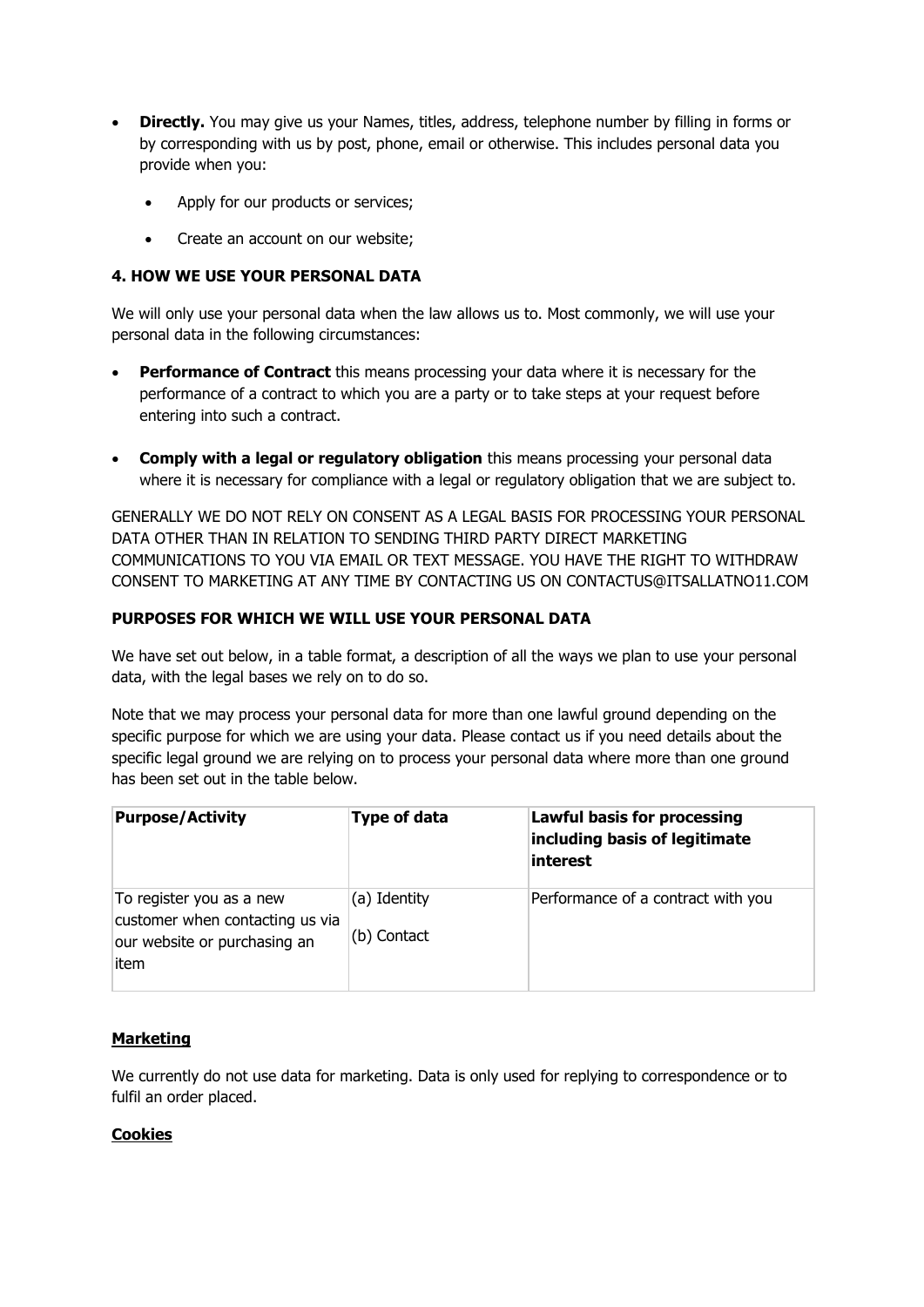You can set your browser to refuse all or some browser cookies, or to alert you when websites set or access cookies. If you disable or refuse cookies, please note that some parts of this website may become inaccessible or not function properly. For more information about the cookies we use, please see our cookie policy.

#### **Change of purpose**

We will only use your personal data for the purposes for which we collected it, unless we reasonably consider that we need to use it for another reason and that reason is compatible with the original purpose. If you wish to get an explanation as to how the processing for the new purpose is compatible with the original purpose, please contact us at contactus@itsallatno11.com

If we need to use your personal data for an unrelated purpose, we will notify you and we will explain the legal basis which allows us to do so.

Please note that we may process your personal data without your knowledge or consent, in compliance with the above rules, where this is required or permitted by law.

#### **5. WHO WE SHARE YOUR PERSONAL DATA WITH**

We may have to share your personal data with the parties set out below for the purposes set out in the table in paragraph 4 above.

- Internal Third Parties these are the staff that pick and pack your orders or reply to web messages.
- External Third Parties Services essential to fulfilling our contract to you. These include postal services who will be data processors in order to deliver goods to you.
- HM REVENUE & CUSTOMS, REGULATORS AND OTHER AUTHORITIES ACTING AS PROCESSORS OR JOINT CONTROLLERS]BASED IN THE UNITED KINGDOM WHO REQUIRE REPORTING OF PROCESSING ACTIVITIES IN CERTAIN CIRCUMSTANCES REQUIRED BY LAW.
- Third parties to whom we may choose to sell, transfer, or merge parts of our business or our assets. Alternatively, we may seek to acquire other businesses or merge with them. If a change happens to our business, then the new owners may use your personal data in the same way as set out in this privacy notice.

We require all third parties to respect the security of your personal data and to treat it in accordance with the law. We do not allow our third-party service providers to use your personal data for their own purposes and only permit them to process your personal data for specified purposes and in accordance with our instructions.

#### **6. INTERNATIONAL TRANSFERS**

WE DO NOT TRANSFER YOUR PERSONAL DATA OUTSIDE THE EUROPEAN ECONOMIC AREA

### **7. DATA SECURITY**

We have put in place appropriate security measures to prevent your personal data from being accidentally lost, used or accessed in an unauthorised way, altered or disclosed. In addition, we limit access to your personal data to those employees, agents, contractors and other third parties who have a business need to know. They will only process your personal data on our instructions and they are subject to a duty of confidentiality.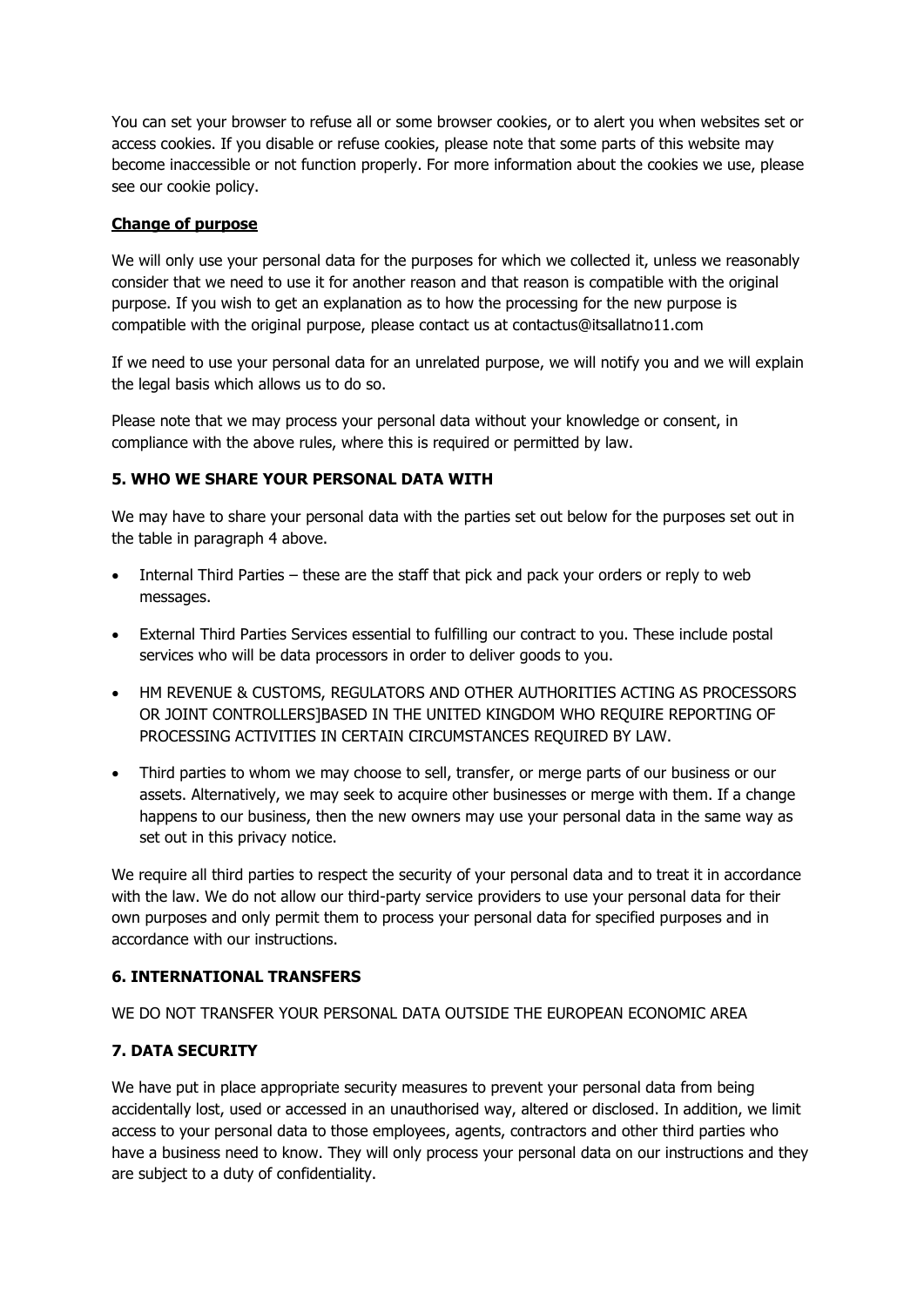We have put in place procedures to deal with any suspected personal data breach and will notify you and any applicable regulator of a breach where we are legally required to do so.

## **8. DATA RETENTION**

We will only retain your personal data for as long as necessary to fulfil the purposes we collected it for, including for the purposes of satisfying any legal, accounting, or reporting requirements.

To determine the appropriate retention period for personal data, we consider the amount, nature, and sensitivity of the personal data, the potential risk of harm from unauthorised use or disclosure of your personal data, the purposes for which we process your personal data and whether we can achieve those purposes through other means, and the applicable legal requirements.

By law we have to keep basic information about our customers including contact, identity, financial and transaction data for 6 years after they cease being customers for tax purposes.

In some circumstances you can ask us to delete your data: see **Your legal rights** below for further information.

In some circumstances we may anonymise your personal data (so that it can no longer be associated with you) for research or statistical purposes in which case we may use this information indefinitely without further notice to you.

# **9. YOUR LEGAL RIGHTS**

Unless subject to an exemption under the data protection laws, you have the following rights with respect to your personal data:

- The right to request a copy of the personal data which we hold about you;
- The right to request that we correct any personal data if it is found to be inaccurate or out of date;
- The right to request your personal data is erased where it is no longer necessary to retain such data;
- The right to withdraw your consent to the processing at any time, where consent was the lawful basis for processing your data;
- The right to request that we provide you with your personal data and where possible, to transmit that data directly to another data controller, (known as the right to data portability), where applicable 9i.e. where our processing is based on consent or is necessary for the performance of our contract with you or where we process your data by automated means);
- The right, where there is a dispute in relation to the accuracy or processing of your personal data, to request a restriction is placed on further processing;
- The right to object to our processing of personal data, where applicable i.e. where processing is based on our legitimate interests (or in performance of a task in the public interest/exercise of official authority); direct marketing or processing for the purposes of scientific/historical research and statistics).

If you wish to exercise any of the rights set out above, please contact Andrew Ray on contactus@itsallatno11.com

### **No fee required – with some exceptions**

You will not have to pay a fee to access your personal data (or to exercise any of the other rights). However, we may charge a reasonable admin fee if your request is clearly unfounded, repetitive or excessive. Alternatively, we may refuse to comply with your request in these circumstances.

### **What we may need from you**